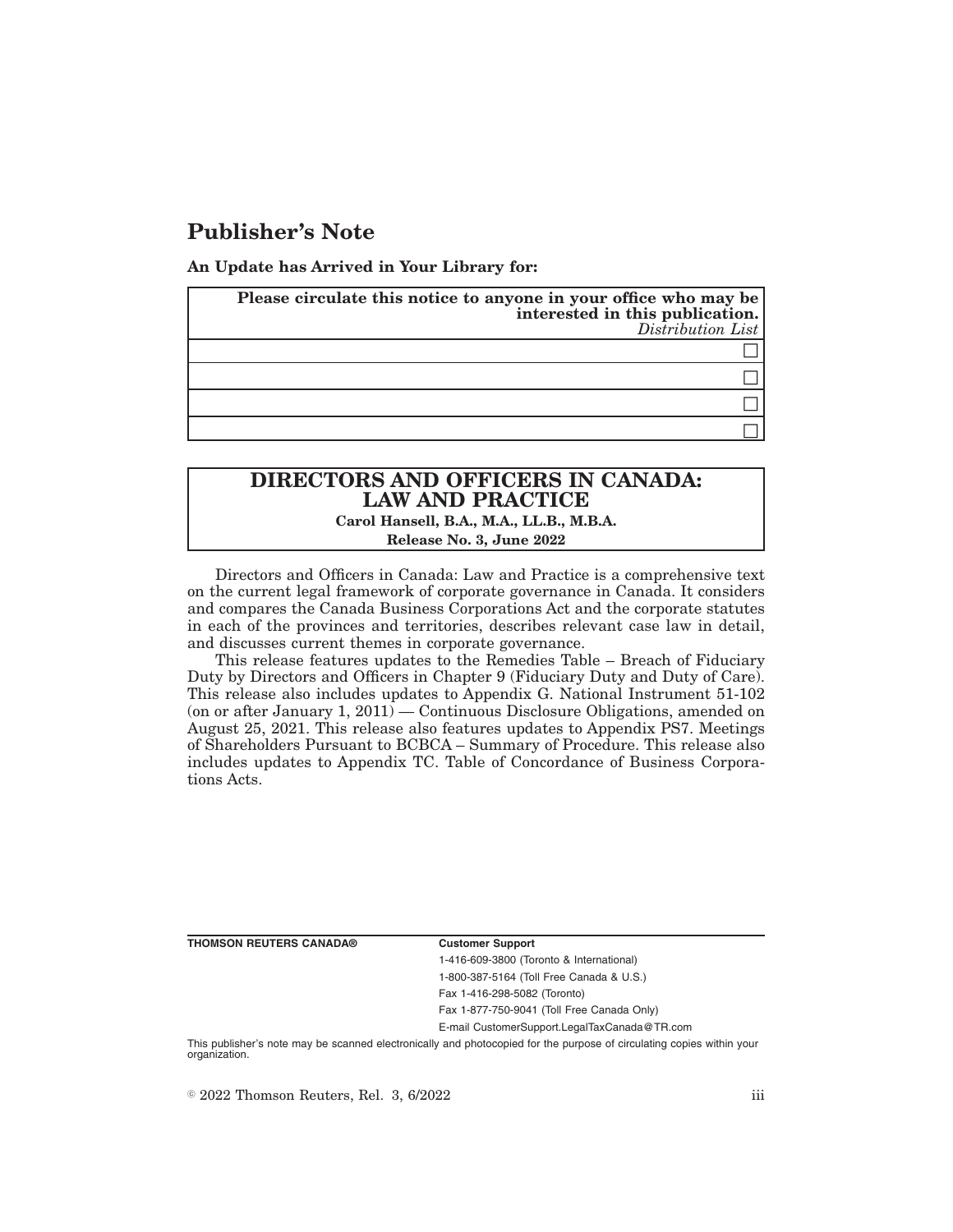### **Case Law Highlights**

- E **Remedies Table Breach of Fiduciary Duty— Accounting of Profits—** It was evident that the disgorgement order was imposed to serve a prophylactic purpose. In the circumstances, Justice Hourigan concluded that the trial judge was obliged to fashion a remedy that would have a deterrent impact. Justice Hourigan noted that the question that remained was whether, in fashioning a prophylactic disgorgement order, the court is required to order disgorgement of all ill-gotten gains or whether it can make an order that achieves its deterrent purposes but does not require full disgorgement. Justice Hourigan explained that there may well be circumstances where it would be inequitable to order a faithless fiduciary to disgorge all profits. Equity seeks what is fair and what is fair should be determined with flexibility, not by means of hard and fast rules. For that reason, Justice Hourigan would not endorse an inflexible rule that full disgorgement of all profits must be ordered in all cases, but nor would Justice Hourigan speculate on the sorts of reasons that may justify something less than full disgorgement. Justice Hourigan noted that Australian courts have grappled with the circumstances in which full disgorgement ought to be made and whether there should be a rebuttable presumption that full disgorgement is appropriate. Justice Hourigan declined to decide those questions as counsel for the Appellants failed to address either point. Justice Hourigan noted that there was nothing to suggest that a partial disgorgement order should be made here. In the circumstances, an order of disgorgement of all profits was in Justice Hourigan's view appropriate: *Extreme Venture Partners Fund I LP v. Varma*, 2021 CarswellOnt 18074, 2021 ONCA 853 (Ont. C.A.).
- E **Meetings of Shareholders Pursuant to British Columbia's Business Corporations Act — Summary of Procedure — Case Law — Consent Resolution of Shareholders —** The singular legal issue to be decided was whether the Consent Resolution was valid and effective. If the answer to that question was "yes", there was no dispute concerning the consequential relief that Edward requested to ensure RCI properly recorded the consequences in the corporate records and filed with the Registrar a notice of change of directors. The clear import of both the Articles and the *Act* was the intention that they dovetail with each other and that they be read and applied in harmonious fashion. RCI's argument that an actual meeting was necessary also required that one ignore another clearly applicable provision found in the *Act*, namely, s. 180. Justice Fitzpatrick disagreed with RCI's suggestion that the express provisions of the Articles precluded the application of s. 180. There was nothing in the *Act* to support the interpretation that "meeting" could only mean an actual meeting of the shareholders. To the contrary, s. 180 expressly provides that an "actual" meeting is not necessary provided certain prerequisites are met. Justice Fitzpatrick explained that there is no rational reason why, considering the clear statutory intention found in s. 180, a "meeting" could not include either an actual meeting *or* a "deemed" meeting. In that respect, the *Act* provides for a "legal fiction" in that the effect of the Consent Resolution